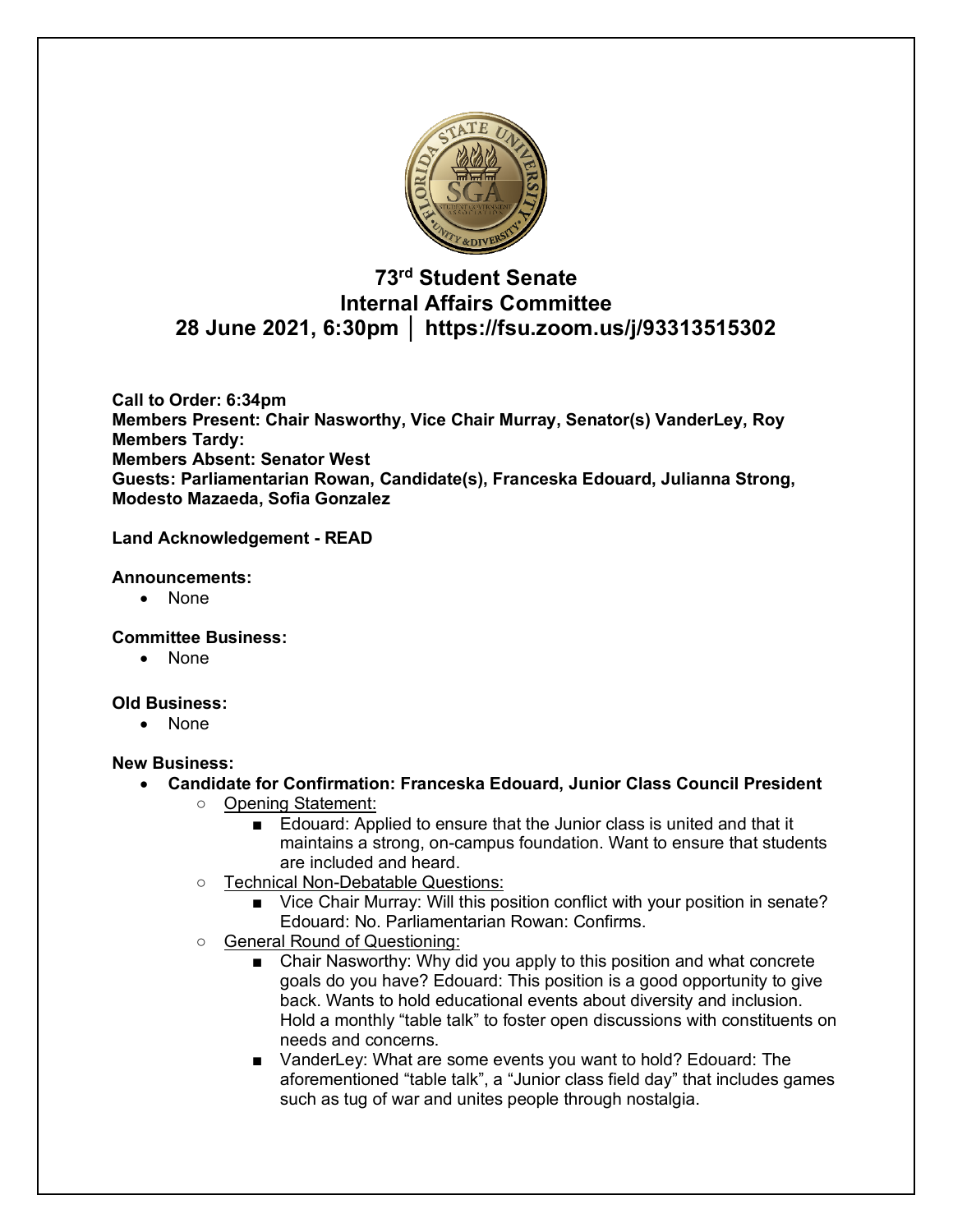- Vice Chair Murray: Conflict is almost certain to rise in any team, as JCC President and head of the JCC team, what is your approach to handling conflict resolution? Edouard: Through communication. The goal is to get to the bottom of the issue and hear each individual.
- Closing Statement:
	- Edouard: Thanks the committee for its time and restates her commitment to continuing to work towards stated goals.
- **Murray moves to enter round-table discussion; VanderLey seconds**
- Round-Table Discussion:
	- Vice Chair Murray: Supports, notes the clearly stated, concrete goals.
	- VanderLey: Agrees
	- Chair Nasworthy: The candidate is dedicated and will perform well in this position.
- **VanderLey moves to call the question; Murray seconds**
- Vote:
	- Yes: [3] [VanderLey, Roy, Murray]
	- No: [0] [none]
	- Abstain: [0] [none]
- **RESULT: CANDIDATE Franceska Edouard PASSES**

## • **Candidate for Confirmation: Julianna Strong, Junior Class Council Vice President**

- Opening Statement:
	- Strong: Was previously Sophomore Class Council President, so I have experience with events and handling class council work. Looking forward to hosting in-person events. Is excited and is a very useful, good resource for the JCC.
- Technical Non-Debatable Questions:
	- None
- General Round of Questioning:
	- Vice Chair Murray: What are some of your concrete goals for this position? Strong: Increase "brand awareness" for class councils as a part of SGA, sell merchandise, hold events to bring class together, coordinate with other organizations.
	- Chair Nasworthy: What did you learn as SoCC President that will help you in this position? Strong: Gained experience in coordinating events and handling information. Had the opportunity of reaching out to others for help and branching out to grow the CC.
- Closing Statement:
	- Strong: In this position I hope to do right by the Class Council and do right by FSU.
- **VanderLey moves to enter round-table discussion; Murray seconds**
- Round-Table Discussion:
	- VanderLey: Supports, likes the candidate's experience.
	- Chair Nasworthy: Supports.
	- Vice Chair Murray: Will be a great reference to others, already has an active role in the class.
	- Roy: (posted in Zoom chat) "I agree that the candidate is definitely experienced and shows an inspiring passion. I absolutely support her for the position!"
- **VanderLey moves to call the question; Murray seconds**
- Vote: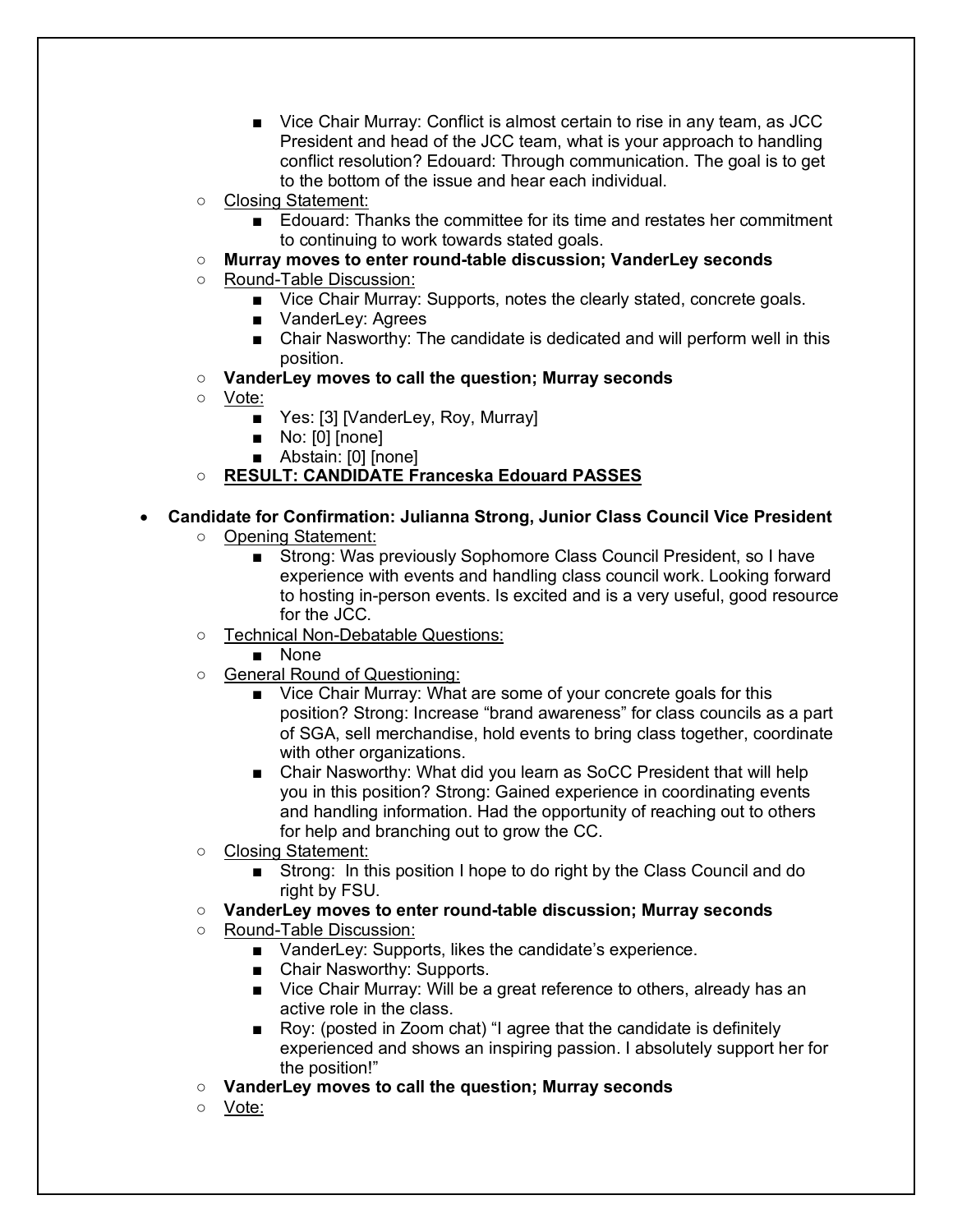- Yes: [3] [VanderLey, Roy, Murray]
- No: [0] [none]
- Abstain: [0] [none]
- **RESULT: CANDIDATE Julianna Strong PASSES**
- **Candidate for Confirmation: Sofia Gonzalez, Sophomore Class Council Vice President** 
	- Opening Statement:
		- Gonzalez: Excited for this opportunity. This is a very diverse class. Hopes to help convert the class from being used to Zoom classes to in-person campus life. Previously involved with the HLSU. Make sure everyone feels included. Hopes to learn from others and then teach that. Take surveys to see what students want and create more awareness.
	- Technical Non-Debatable Questions:
		- None
	- General Round of Questioning:
		- Chair Nasworthy: What concrete goals do you have for this position? Gonzalez: Create and sell class shirts and other merchandise and hold events to learn more about the desires of the class.
		- Chair Nasworthy: How did you find out about this position and what inspired you to apply? Gonzalez: Heard about it through Instagram and others involved in HLSU. Was involved with SGA in high school and wanted to continue that at FSU.
	- Closing Statement:
		- Gonzalez: Thanks the committee, looks forward to getting to work.

#### ○ **Roy moves to enter round-table discussion; VanderLey seconds**

- Round-Table Discussion:
	- Vice Chair Murray: Candidate has a clear vision for the class.
	- VanderLey: Shows a lot of enthusiasm.
	- Chair Nasworthy: Likes the passion for SGA, the class council, and for what the class wants from SGA. Supports.
- **Murray moves to call the question; VanderLey seconds**
- Vote:
	- Yes: [3] [VanderLey, Roy, Murray]
	- No: [0] [none]
	- Abstain: [0] [none]
- **RESULT: CANDIDATE Sofia Gonzalez PASSES**

#### • **Candidate for Confirmation: Modesto Mazaeda, Sophomore Class Council President**

- Opening Statement:
	- Mazaeda: Applied because the class of 2024 is going to face hardships and culture shock upon switching to in-personal classes and events. Wants to be a voice and a figure that will help ease the transition. Has held many leadership positions in the past. Wants to collaborate with other class councils. Notes ability to separate personal wants from the wants of the group.
- Technical Non-Debatable Questions:
	- None
- General Round of Questioning: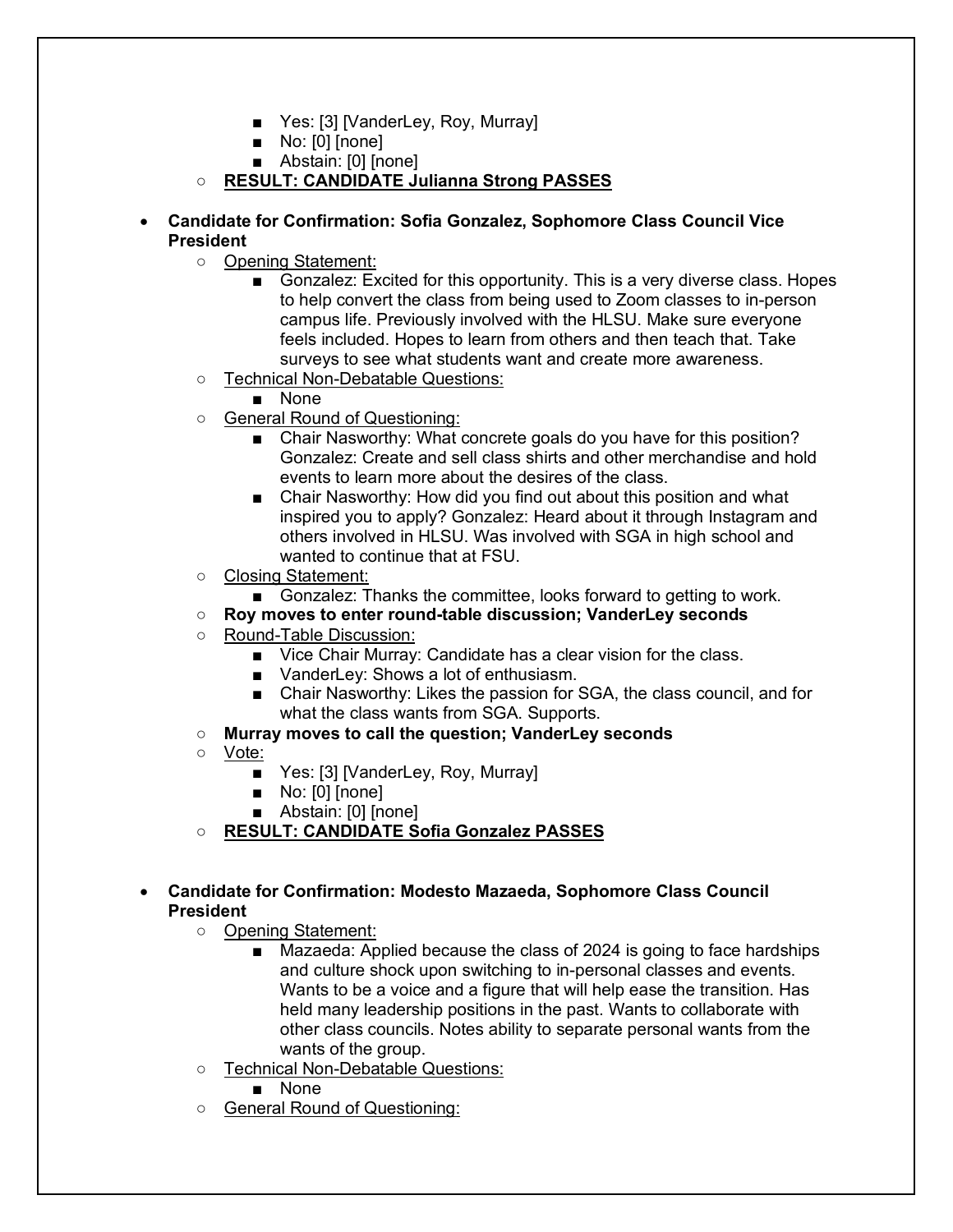- VanderLey: What are your concrete goals? Mazaeda: Work with the Freshman Class Council. Hold events to increase class involvement and better the social experience of the class.
- Vice Chair Murray: What are some of the leadership positions you have held and what did you learn from them that you can bring into this position? Mazaeda: Was very involved in high school student government. Work on a team to advance a goal. Was elected Treasurer that was left with a debt from the previous administration. Held events and fundraisers to raise money to pay the debt. Ended with leaving a 2000 surplus for the next administration. Was involved with Teen Court which taught the value of patience and resilience.
- Vice Chair Murray: Conflict is almost certain to rise in any team, as SoCC President and head of the SoCC team, what is your approach to handling conflict resolution? Mazaeda: Create an environment of open discussion that is welcoming. A strategy is to help the involved parties calm down and then talk about the issue. Having a space of open communication will allow for "no conflict to being with".
- Closing Statement:
	- Mazaeda: Is thankful and excited to represent the class the way the class wants.
- **Roy moves to enter round-table discussion; Murray seconds**
- Round-Table Discussion:
	- VanderLey: Supports.
	- Murray: Sees a lot of enthusiasm in the candidate. Would be president of my class, I fully support and would be glad to have the candidate as my president.
	- Roy: The candidate is passionate. Has faith in the candidate.
	- Chair Nasworthy: A great candidate.
- **VanderLey moves to call the question; Murray seconds**
- Vote:
	- Yes: [3] [VanderLey, Roy, Murray]
	- No: [0] [none]
	- Abstain: [0] [none]
- **RESULT: CANDIDATE Modesto Mazaeda PASSES**

#### **Unfinished Business:**

• None

### **Closing Announcements:**

- Vice Chair Murray: Thinks there should be a discussion on giving the option to candidates of moving to a waiting room during roundtable vs staying in the meeting for roundtable. Notes it discourages members to speak their mind on criticisms of the candidate by having them in the meeting. Inquires when new committee members will be assigned, as "we are running low".
- Parliamentarian Rowan: Doesn't believe committee preference form has been sent out yet by President Harmon. Asks Chair Nasworthy when the forwarding letter regarding agency directors will be tended to.
- Chair Nasworthy: There was an issue with the original forwarding letter and the committee has not received any updates.